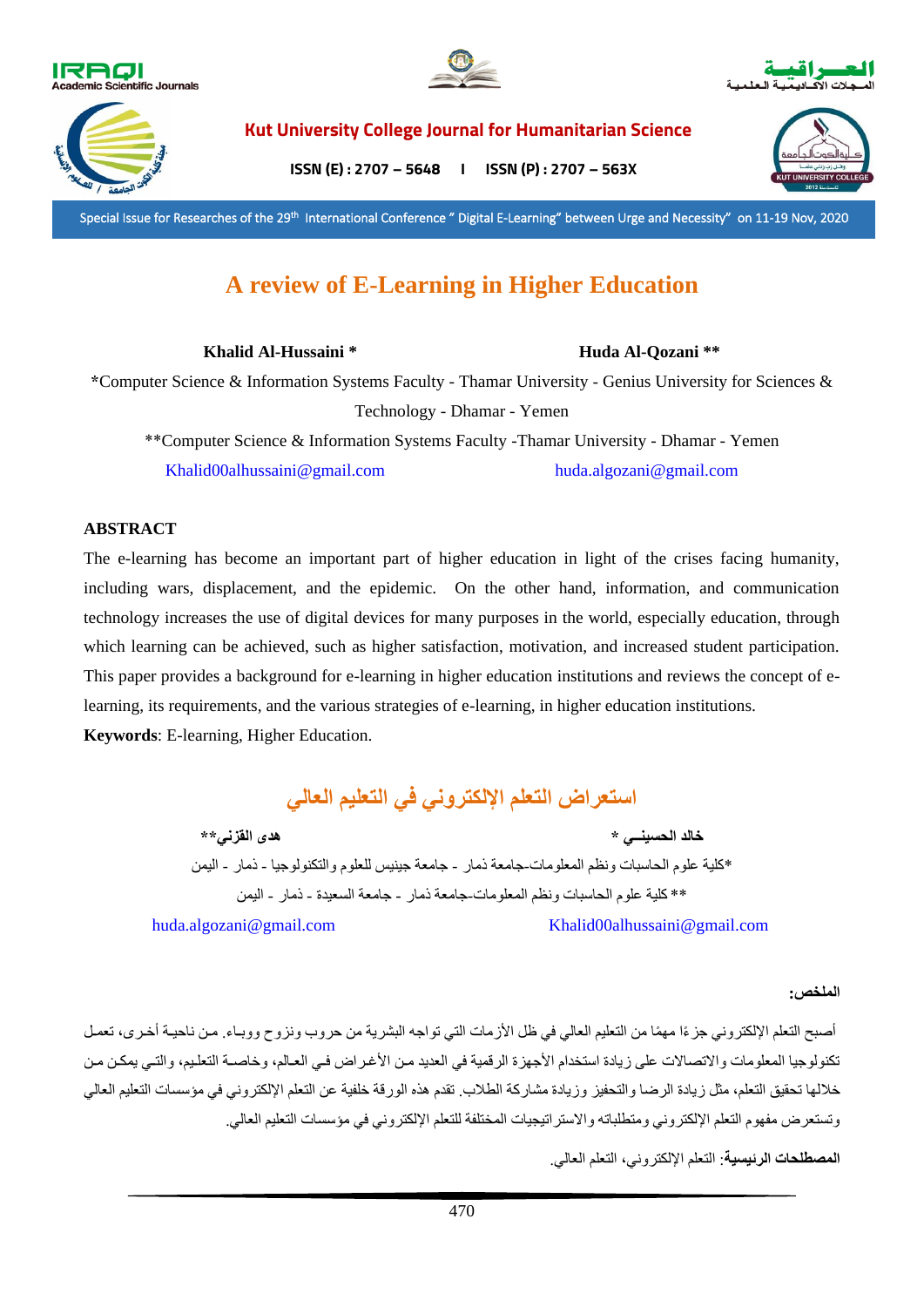## **1. Introduction**

 In the tutorial environment, students' characteristics are raised through the service gained among the coaching method. Increased utilization of technology during this process can develop capability and encourage students to need a lot of inventiveness, and would possibly cause more output [1].

Aside from learners, such learning or training is in addition essential for the lecturers. Furthermore, to the skillset they already possess, this might assist lecturers in developing more creative teaching ways still as more sensible student analysis systems [2].

E-learning is also a viable different to an ancient teaching environment wherever the lecturer and students occupy identical physical space. Analysis reveals that E-learning encompasses management of students' educational outcomes. This could be seen in sensible assessment or examination results, additionally as a usually positive perspective from the students. This reflects the actual undeniable fact that good results and positive reviews are necessary so on encourage the intention to utilize E-learning [3].

E-learning, as delineated by Khan, is "an innovative approach for delivering well-designed, learner-centered, interactive, and expedited learning atmosphere to everyone, anyplace, anytime by utilizing the attributes and resources of varied digital technologies together with different kinds of e-learning materials suited to open, flexible, and distributed learning environment" [4].

There are five parts that directly influence e-Learning:

- E-Learning obtains info from lecturers. This info includes the content of the course, course topics and schedule, course assessment, and connected study material. This info is delivered by lecturers and constitutes the idea for course necessities. Content may be a key part since it's one of the differentiating factors that separates effective from ineffective e-Learning [5]. Content must not be treated as an independent substance that is freelance of the setting wherever it has learned and used.
- E-Learning obtains info from learners and their characteristics. Learners have very different information backgrounds and learning designs. The dissent in however they read the educational setting. Learners in numerous social-cultural environments react otherwise to competition, authority figures, and gender variations, etc. Hence, values and learning designs implicitly have an effect on the means during which learning is undertaken [6]. For example, learners might have difficulties overcoming their ancient roles as passive listeners, and that they might have difficulties to adapt to the construct of e-Learning.
- E-Learning is littered with learning theories and associated pedagogic ways. These types the terribly basis of any e-Learning system. Learning theories are one among the key forces behind e-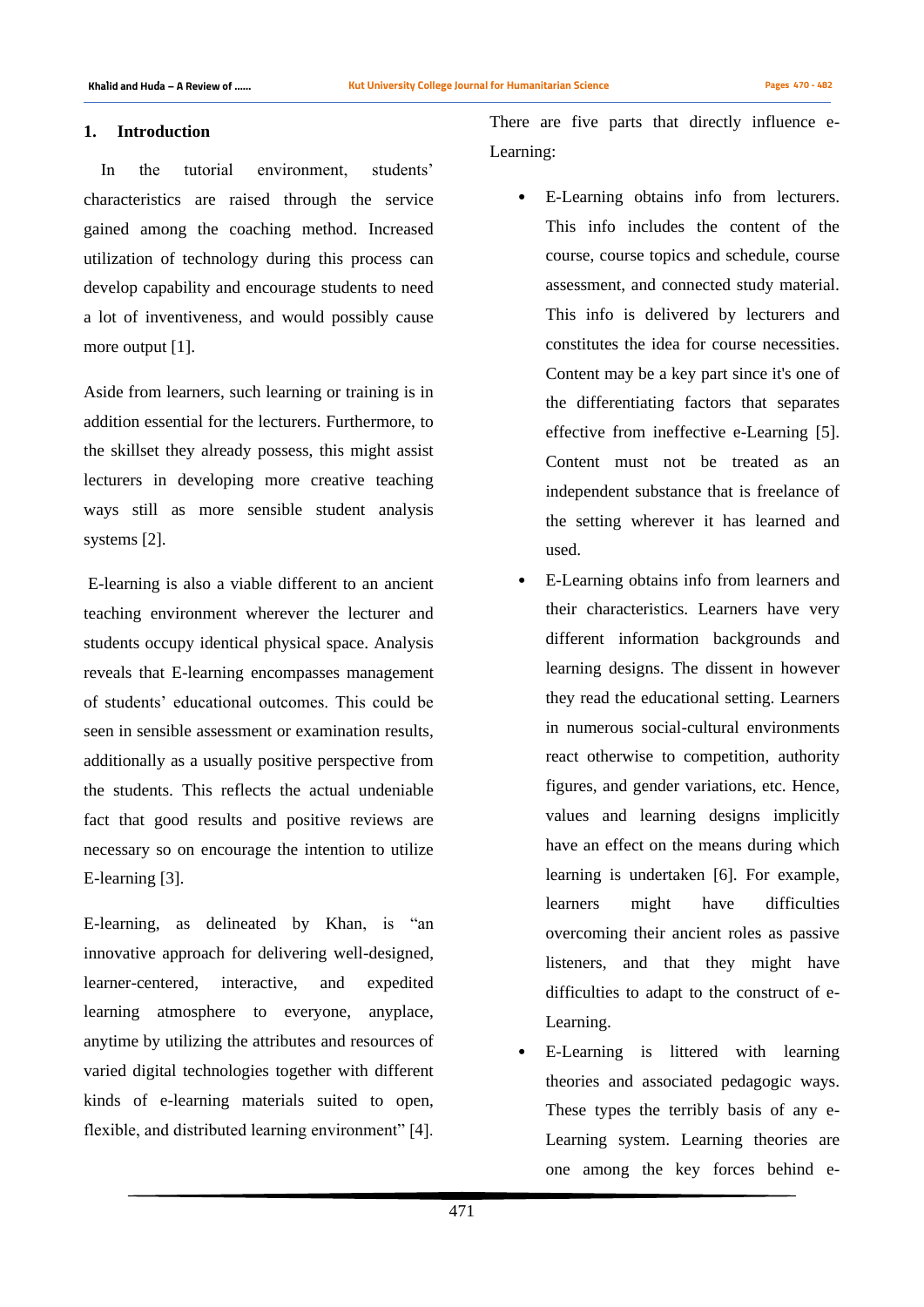Learning as a result of the powerfully have an effect on its implementation. Hence, vital to the planning of e-Learning may be a pedagogic foundation engineered on solid learning theory. Learning theories will be associated with 3 main models: behaviorist, creative person, and cooperative learning. e-Learning obtains this info from academic researchers and practitioners.

- E-Learning is littered with the knowledge technology being employed, which refers to the hardware and software package infrastructure of e-Learning. In distinction to ancient software package systems, that are engineered employing an unvaried technology infrastructure, e-Learning systems run in a very heterogeneous computing setting that features multiplatforms, multi-browsers, multi-software, and multimedia system support. This setting has programming languages, machine-controlled tools, and plenty of different means that of implementation, like LMSs (Learning Management Systems). Additionally, wireless technologies are triggering a replacement wave of mobile e-Learning [7].
- Finally, e-Learning is influenced by the establishment or organization, during which the system operates. The institutional context includes info problems, like timetabling and course of study of courses. additionally, legal and moral problems play a very important role since e-Learning is littered with legal

constraints, moral conventions, together with copyright protection of data producers, security against information manipulation, and every one style of cheating [8] Finally, academic policies of the establishment exert sturdy influences on e-Learning [7].

E-learning platforms may be accessed anywhere as long as there is an online association, as well as reception, the geographic point, restaurants, or whereas traveling. E-learning is additionally costeffective, less time overwhelming, and reduces the burden on each student and educators [2].

### **2. E-learning Requirements**

To deliver and manage their learning processes, establishments are using learning platforms. A learning platform could be a set of interactive online services that give learners access to data, tools, and resources to support instructional delivery and management. Learning platforms square measure sometimes remarked as a learning content management system (LCMS), virtual learning environments (VLEs), or learning management systems (LMSs) [9].

Here are five kinds of the essential requirement for e-Learning:

• Teachers' needs evoked from lecturers represent the course data. These capture the academic goals, the teaching content and associated topics, teaching ways, the kind of ideas and skills that learners ought to acquire, assessment procedures, etc.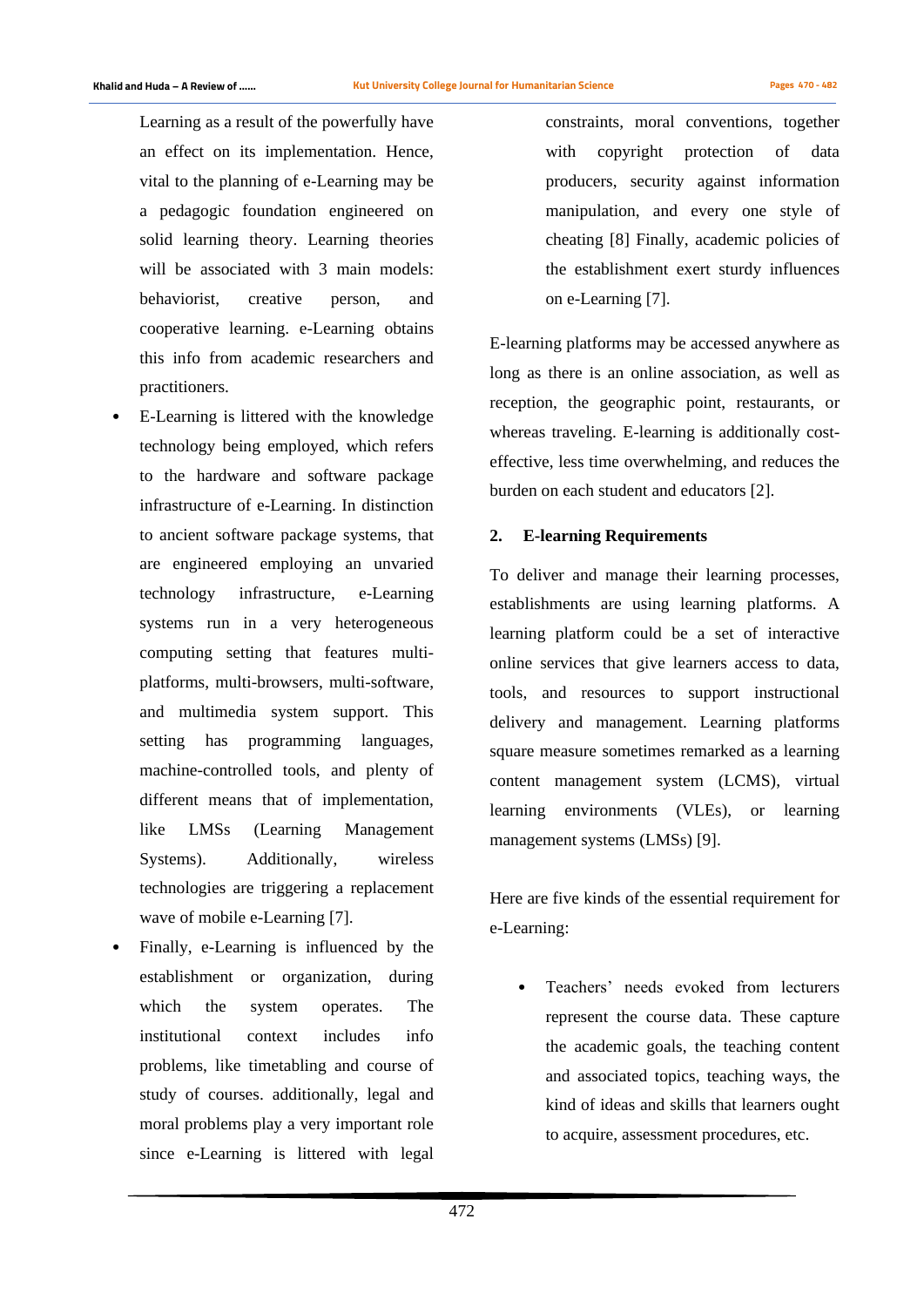- Pedagogical needs derived from educationalists (educational researchers and practitioners) specify the foremost applicable learning ways nonmoving in current learning theories, e.g. behaviouristic psychology, art movement, collaborative.
- Learners' needs evoked from learners describe the learners' characteristics, like learner's learning designs and ability levels, and learners' previous data and skill. The specification of learners' characteristics permits the thought of individualized learning.
- Technological needs from info technology employees refer to the hardware and software system platform of e-Learning (Web, Internet, LMS, LCMS, etc.) and associated set of technical standards, like flexibility, interactivity, responsibility, efficiency, web site structure, crossplatform, screen look, navigation, linking, transmission style.
- Institutional needs evoked from institutional leaders consult with the organization, within which the system operates. These needs describe legal constraints, moral conventions, copyright protection of data producers, security against data manipulation, and every one style of cheating, further as instructional policies and privacy issues [7].

 Learning platforms exist as proprietary or opensource software systems. Proprietary LMSs square measure commissioned underneath exclusive legal rights, restricted from modification, more distribution, reverse engineering, and different uses. They are distributed as closed-source programs with LMS license prices supported a per-user fee.Open-source programs, work under the terms of the GNU General Public License, which is meant to ensure the liberty to share and alter the program and make sure that it remains free for all users. The Solutions for low net property may be thought-about, like local area network (LAN) -based LMS, offline players, and mobile-learning technologies [9]. The E-learning necessities are:

- Comprehensive infrastructure, quick communication tools, and trendy pc labs.
- Training academics to use technology.
- Building enticing instructional curricula and materials.
- An effective program for the academic method of student registration, follow up, and analysis
- Providing these instructional materials round the clock.
- Reducing prices [10].

## **3. E-learning Technology**

## **3.1 Open Educational Resources (OERs)**

 Any form of learning and teaching materials that are freely accessible and are obtainable within the property right is termed Open Educational Resources (OERs) and may be used with an open license (Creative Commons). OERs embody course materials, modules, textbooks, lecture notes, assignments, tests, projects, computer code tools, audios, videos, and animations. The setting of those OERs is that they need free access to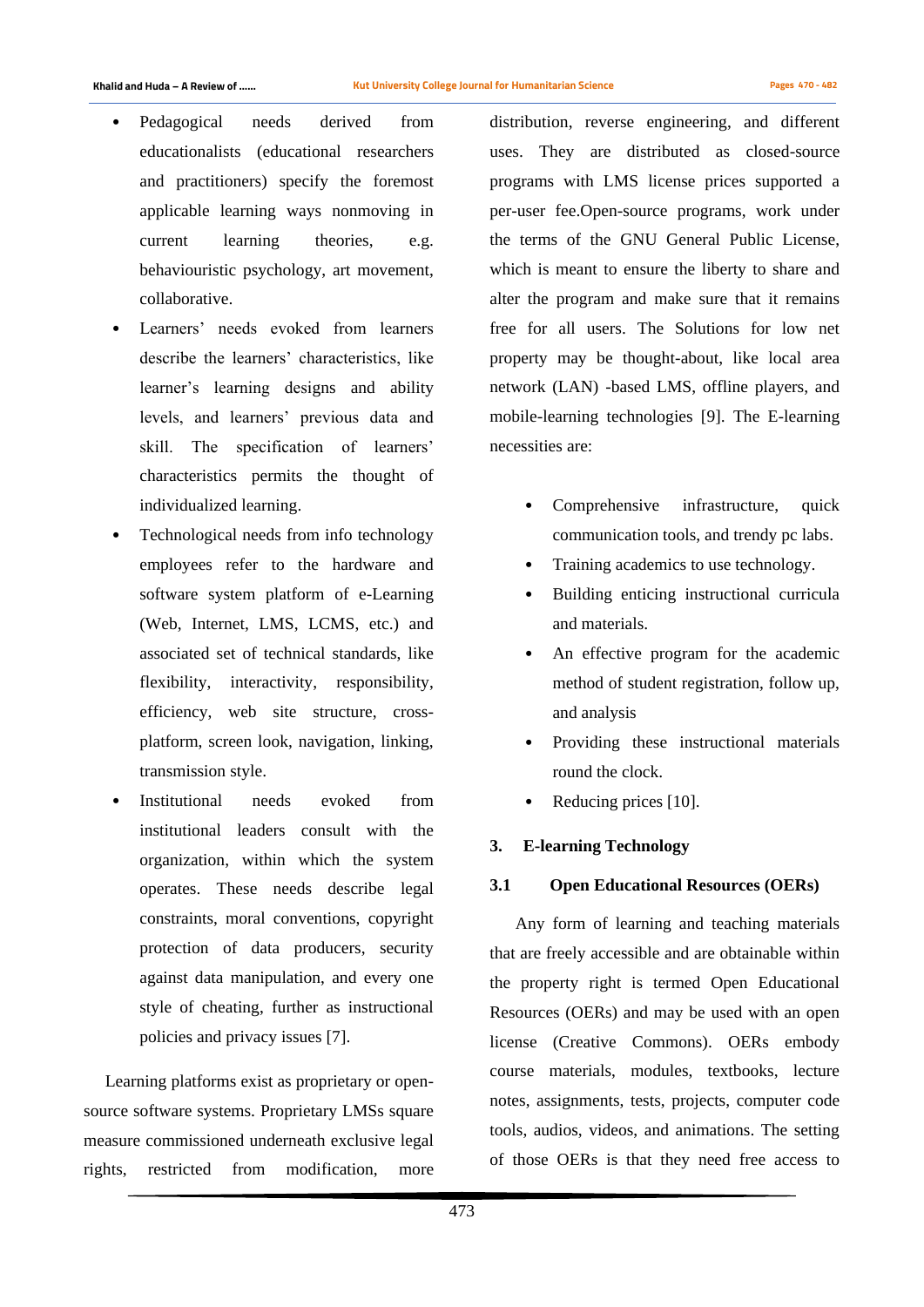everybody; one will lawfully & freely copy the content, use it, and additionally re-share it [11]. For educational activity, there are four classes of OER particularly, open textbooks, open

courseware, open on-line courses, open-source code, and tools as in Figure 1 classes of OER for higher education [12].



Figure 1. Classes of OER for higher education

Creative Commons (CC) license is one in every of the general public Open copyright licenses that let the free distribution of a proprietary work that active by OERs [13], an author needs to allow people the correct to share and use the work that has been created by him will use a CC license.

 In addition, OERs are authorized to permits its users with free permission to interact within the actions as shown in Figure 2. The Retain (can transfer & manage the content), apply (can use the content during a class or creating the video), Revise (can modify or translate the content), Remix (can combine two or additional contents to form a new content), distribute (can share the content with others) [11].



Figure 2.The actions of Open Educational Resources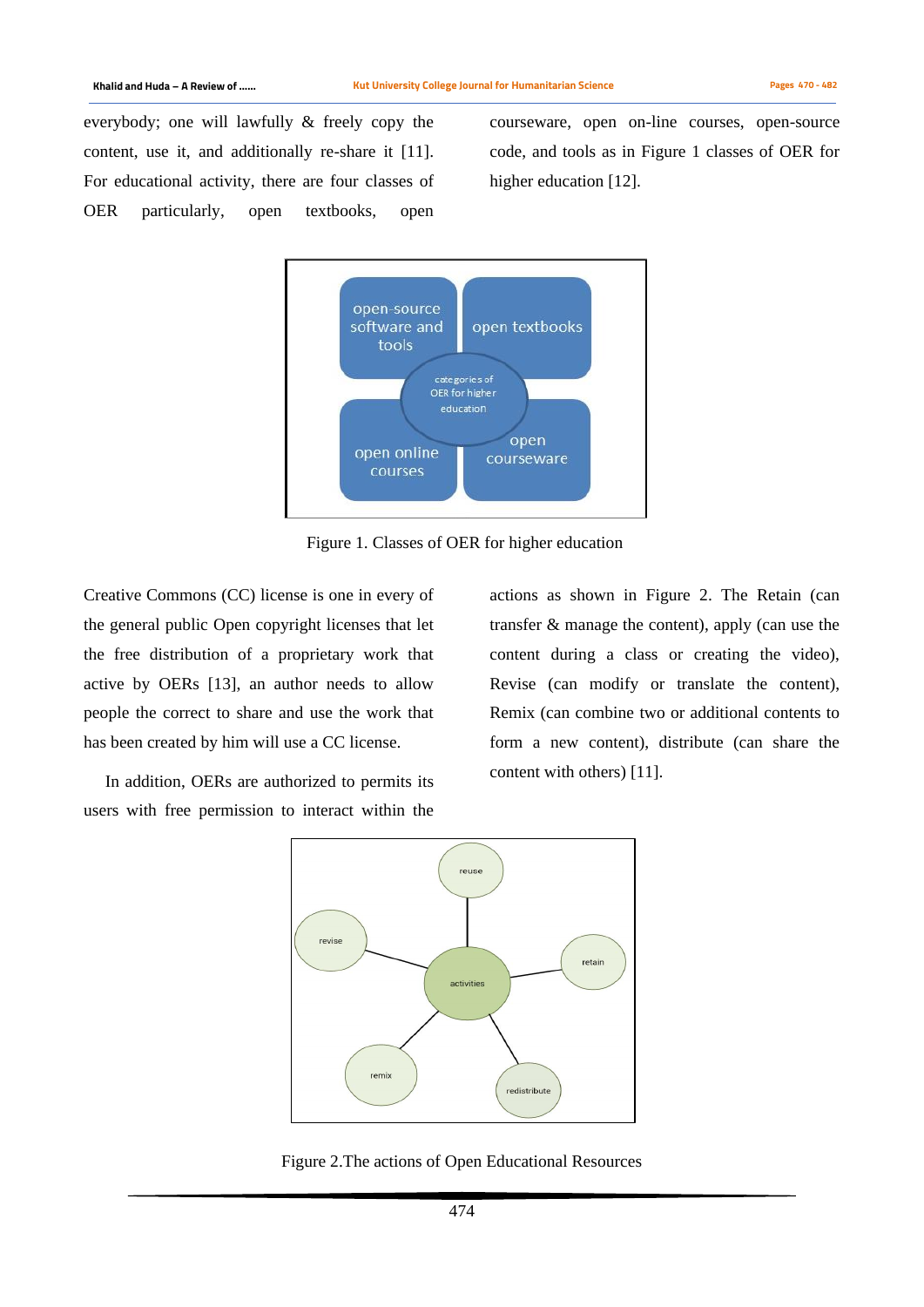One of the variety OER is user-generated contents like Wikipedia (2013) has gathered twenty-six million articles in 286 languages and Wikibook (2013 ) has gathered over 2,600 open textbooks, and institution-led open courseware and on-line courses (OCW, 2013; OUUK, 2013; EdX, 2013; Coursera,2013) Open courseware has created 2,150 open courseware (OCW, 2013). Coursera (2013) has existing several open online courses, the digital warehouses of learning objects, materials, and textbooks (CCOTC, 2013; FDLC, 2013; FlatWorld, 2013; CNX, 2013). Connexions has hosted over 17,000 learning objects and modules for open access and adaptation (CNX, 2013), and open-source software and tools to support teaching and learning (Moodle, 2013; Sakai, 2013) [12]. Moodle Example of generally used Open source instructional software and its compatibility Linux system, UNIX, Windows, Mac OS X, FreeBSD, and the other system that supports PHP and Downloaded regarding five hundred times on a daily basis. Over 28,000 registered locations, over 1,000,000 courses, a learning community of ten million.

# **3.2 Blended Learning**

Blended learning could be a novel model of learning, which mixes the advantages of each ancient face-to-face learning, and ICT supported

learning as well as each offline and on-line learning no matter the management over time, location, path, or speed. It is a large chance for collaborative; constructive and computersupported learning [14]. It desires precise efforts, the proper perspective, a decent money budget, and extremely qualified lecturers and learners for its unvanquished implementation. It is a tough project because it consists of diverse modes, which can be complicated to contain into the present gadget of education [11].

## **3.3 Flipped Classroom**

The flipped classroom reverses the thought of ancient learning by providing on-line educational material outside the classroom. in a flipped-classroom approach, the on-line lectures are seen by students, and work along as a team in on-line discussions, perform analysis research, and use the ideas within the classroom with the steering of an educator or a mentor [15].

Briefly, in flipped classrooms, students see lesson videos at any time convenient to them. In getting to know the learning process, actively they arrive in the classroom with their homework and participate [11].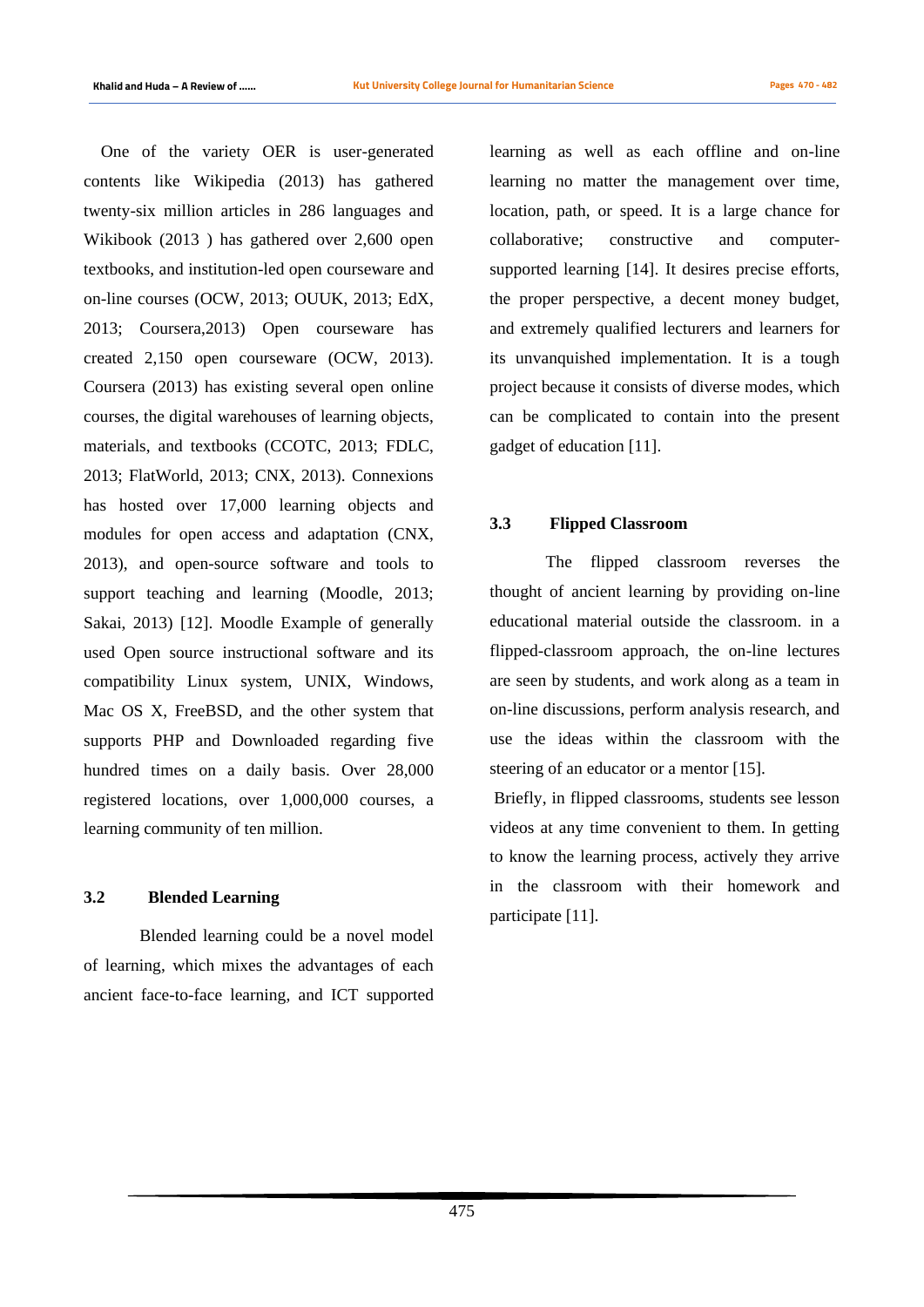

Figure 2. Flipped classroom mode

As shown in figure 3 in flipped schoolroom mode the places of schoolroom activities are modified out-of-class activities. In addition, the teacher is not any longer teach students as a lecturer and supplies a versatile learning setting for his or her students. The topic that is not understood by the students is argued via lecturer and place stress on the assorted topics of the topic with the assistance of special activities [16] for every student and therefore the teacher within the schoolroom ought to be equipped with a personal laptop digital computer. The subsequent table summarizes the hardware requirements **[17]**.

Table 1. Summarize the hardware requirements

| Hardware Specifications      | Minimum Requirements                                                    |  |  |  |  |
|------------------------------|-------------------------------------------------------------------------|--|--|--|--|
| Processor                    | 1 GHz 32-bit $(x86)$ or 64-bit $(x64)$ processor                        |  |  |  |  |
| Hard disk                    | 16 GB available hard disk space (32-bit) or 20 GB available hard disk   |  |  |  |  |
|                              | space (64-bit) for Windows 7 installation.                              |  |  |  |  |
|                              | 16 GB of additional space must be available for course applications and |  |  |  |  |
|                              | files.                                                                  |  |  |  |  |
| <b>RAM</b>                   | 1 GB RAM (32-bit) or 2 GB RAM (64-bit)                                  |  |  |  |  |
| Network interface card (NIC) | Wireless, 10/100 Ethernet, or Gigabit Ethernet                          |  |  |  |  |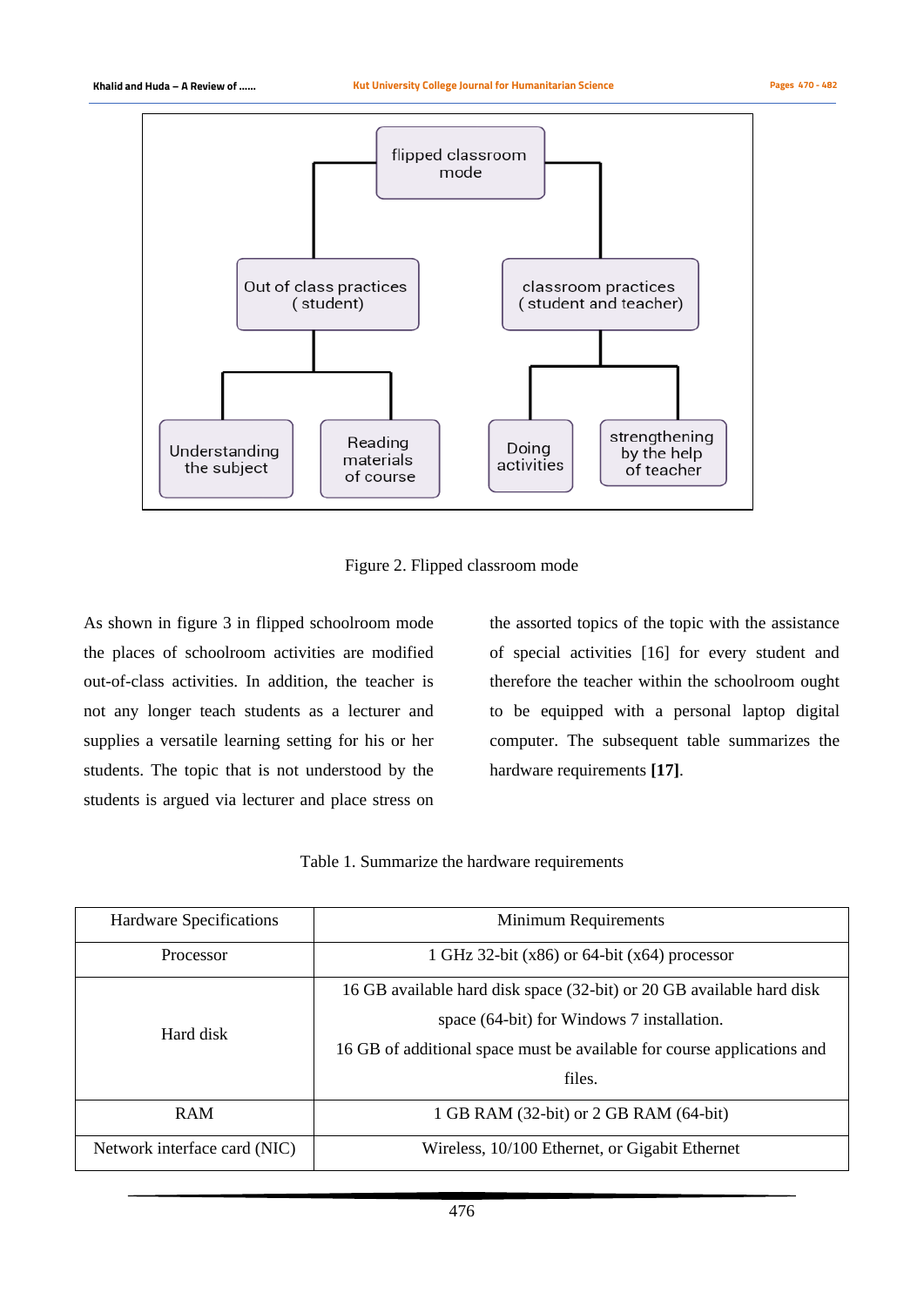**Khalid and Huda – A Review of …… Kut University College Journal for Humanitarian Science Pages 470 - 482**

| Sound card/speakers  | Required                                                                                                        |  |  |
|----------------------|-----------------------------------------------------------------------------------------------------------------|--|--|
| Video adapter        | Direct $X$ 9 graphics device with WDDM 1.0 driver                                                               |  |  |
| Network connectivity | Enough wireless nodes, hubs or switches to allow classroom computers to<br>communicate and access the Internet. |  |  |
| Monitor              | 1024 x 768 screen resolution using a VGA, DVI or HDMI connector                                                 |  |  |
| Web camera (Webcam)  | Any type of Web camera. Some monitors include an internal Webcam.<br>USB Webcams are a good choice.             |  |  |

The minimum requirements for the Virtual Classrooms show in table 2 [18].

| Call type                     | Minimum download<br>/ upload speed | Recommended download<br>/ upload speed |  |  |
|-------------------------------|------------------------------------|----------------------------------------|--|--|
|                               |                                    |                                        |  |  |
| Audio Only                    | 30kbps / 30kbps                    | 100kbps / 100kbps                      |  |  |
| 1:1 Video                     | 128kbps / 128kbps                  | 300kbps / 300kbps                      |  |  |
| Group video<br>(3 people)     | 512kbps / 128kbps                  | 2Mbps / 512kbps                        |  |  |
| Group video<br>$(5$ people)   | 2Mbps / 128kbps                    | 4Mbps / 512kbps                        |  |  |
| Group video<br>$(7 + people)$ | 4Mbps / 128kbps                    | 8Mbps / 512kbps                        |  |  |

Table 2. Speed requirements/ recommendations

The Zoom one a widely known example of a classroom that gives on-line practice applications. The information measure utilized by Zoom is going to be optimized for the most effective expertise supported by the participants 'network. It will automatically regulate for 3G, WiFi, or Wired environments. The following table suggested bandwidth for conferences and webinar panelists [19]: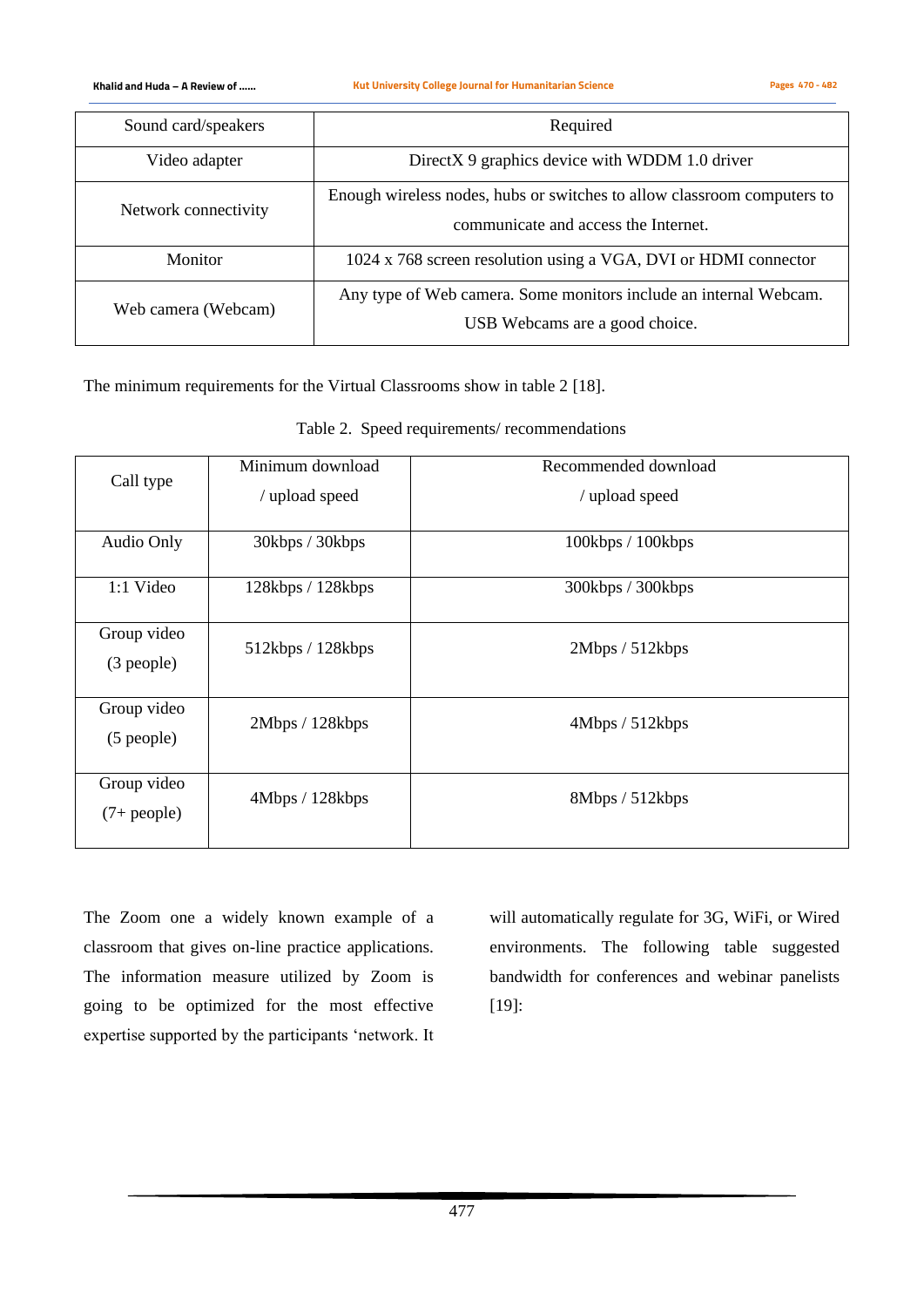| download<br>upload speed | high quality video  | 720p HD video           | Receiving<br>1080p HD<br>video | Sending 1080p<br>HD video |
|--------------------------|---------------------|-------------------------|--------------------------------|---------------------------|
| For 1:1 video calling    | $600kbps$ (up/down) | 1.2 Mbps<br>(up / down) | 1.8 Mbps<br>(up / down)        | 1.8 Mbps<br>(up / down)   |
| For group video calling  | 800kbps/1.0Mbps     | 1.5Mbps                 | 2.5mbps                        | 3.0 Mbps                  |
| For Zoom Phone           | $60-100$ kbps       |                         |                                |                           |

Table 3. Recommended bandwidth for meeting and webinar panelists

### **3.4 Massive Open Online Courses MOOC**

 Now, the foremost smart approach accustomed provide on-line courses is MOOC that is the large course designed to support unlimited (logically) participation and are offered through a platform. Since the time of its development in 2008, MOOC has gained plenty of recognition. As of December 2016, more or less fifty-eight million students are registered for the MOOC courses, offered by quite 700 universities and around 6850 courses [20], offered by numerous suppliers like Coursera, edX, Udacity[21]. MOOC courses have a schedule with staring and finish date. Also, there are some self-paced courses always available for registration that do not have any time restriction to link a course and are solely 6 % all MOOCs offered [22].MOOC platform delivers a MOOC course, that provides some specific feature. As an example, for the native users of various origins belonging to different states/ countries, the platform itself is provided in multiple languages, not the content. Sometimes, the platform used for delivering the course is on the market with its code for everybody, to be used or tailored for giving their own MOOCs. Therefore, anyone curious about giving MOOC will use the already existing platforms that are on the market free either as open-source or acquire proprietary that's a closed platform not on the market to be repurposed. The Indian government has a policy to market the utilization of open technologies.

Nowadays, users can access the courses via mobile devices together with tablets, smartphones, than ever before. By considering the issue and for ease of the users, suppliers are providing mobile applications for their MOOCs. Moreover, these applications will support multiple platforms like android and iOS, permitting the learners to use mobile devices to induce enroll, access to course content, and participate in altogether course activities [21].

478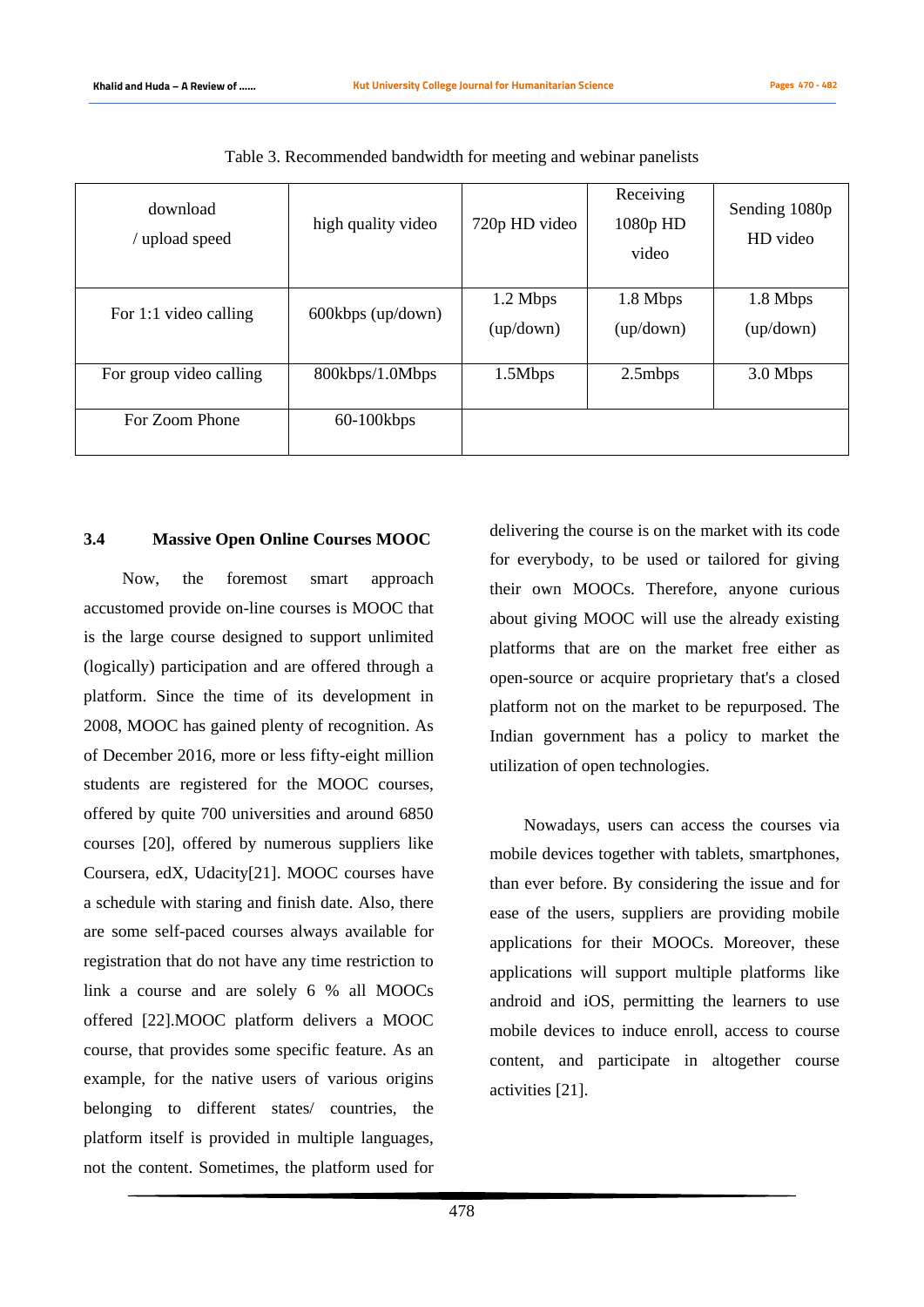For example, Course Builder The platform provides basic practicality for presenting course material. It provides basic services like Google accounts, hangouts, friend circles, that may well be used as the social networking feature if implemented properly. Yet, the platform does not incorporate social networking in and of itself. Course Builder is constructed on the google app engine. It is written in Python. It uses the Google app engine for hosting the net application and python for server-side scripting. In 2013, Google declared to figure with edX as a contributor to the open source platform, Open edX. Since then, they are solely providing maintenance for his or her previous platform; no future improvement is completed from then [21]. Here could be a list of high 5 MOOC suppliers by enrolled users:

As example Course Builder The platform provides basic functionality for presenting course material. It provides basic services such as Google accounts, hangouts, friend circles, which could be used as the social networking feature, if implemented properly. Yet, the platform does not incorporate social networking as such. Course Builder is built on Google app engine. It is written in Python. It uses the Google app engine for hosting the web application and python for server side scripting. In 2013, Google announced to work with edX as a contributor to the open-source platform, Open edX. Since then, they are only providing maintenance for their previous platform, no future enhancement is done from then[21].

Here is a list of top four MOOC providers by registered users:

• Coursera – 23 million [23] the goal of this

enterprise springs from this idea: "to empower folks with education, (…) to attach folks to an excellent education so anyone around the world will learn while not limits". The more share their hope to at least one day be able to provide access to "a foremost education".

• edX – 10 million [23] edX' goal is to bring education to students around the world. However, additionally, to the enlargement of access, they additionally address the problem of pedagogy; which means to"enhance teaching and learning on field and online; advance teaching and learning through research".

• FutureLearn – 5.3 million [23] similar goals as Coursera and UdaCity. "We need to inspire learning always. We provide various choices of free, high-quality online courses from a number of the world's leading universities and different outstanding establishments. Our aim is to attach learners from everywhere the world with highquality educators, and with one another. we tend to believe learning ought to be agreeable, social expertise, with lots of opportunities to debate what you've studied, so as to kind|to create} recent discoveries and form new ideas"

• Udacity – four million [23] that aims to "bring" accessible, affordable, engaging, and extremely effective education to the world". It additionally mentions the upper prices of education and shows its issues relating to the ways that of teaching in the ancient domain. In their read, what should be inspired in education is "less passive listening, however additional active doing" [24].

 Massive Open Online Courses (MOOCs) incorporates the online courses, which are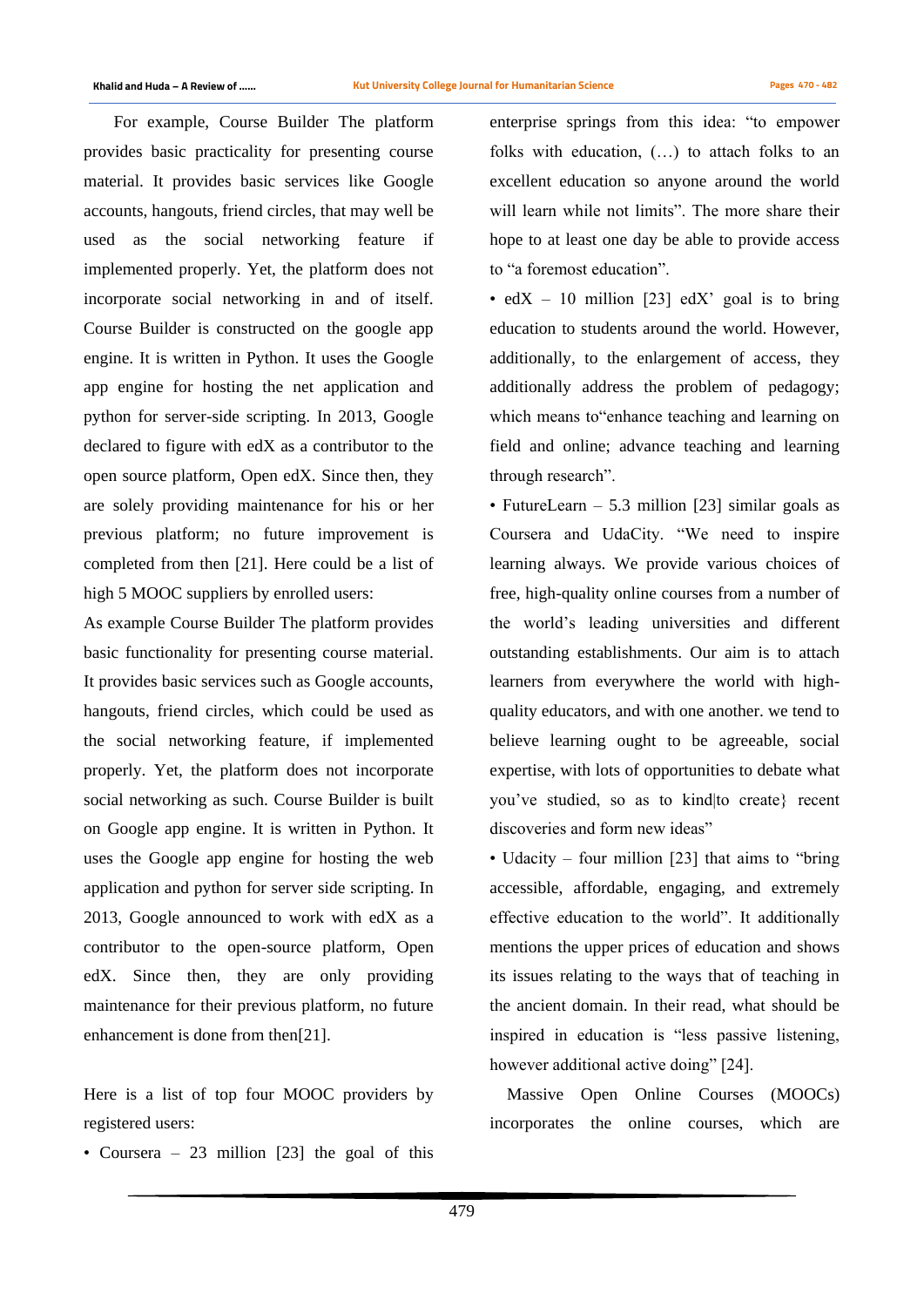developed as per the pedagogy and have a fourquadrant approach as shown in Fig 4.

- Ouadrant I: It consists of e-tutorials, which has video and audio contents, animations, simulations, video demonstration, etc.
- Ouadrant II: It consists of e-content, selfeducational materials, e-books, case studies, etc.
- Quadrant III: It consists of net Resources, which has supplementary reading,

connected links, Wiki/Glossary, Open content on the web, etc.

• Quadrant IV: It consists of selfassessment. It includes numerous issues and solutions, MCQs, fills within the blanks, match, etc. and numerous equizzes and the feedbacks. It conjointly includes a discussion forum, wherever learners will ask for clarifications or doubts and difficulties from the course coordinators [11].



Figure 3. Approach of Massive Open Online Courses (MOOCs)

#### **4. Conclusions**

 This paper has been presented a background for e-learning in higher education establishments and reviews the thought of e-learning, requirements, and techniques of e-learning in teaching and learning in n higher education establishments such as Open Educational Resources (OERs), Blended Learning, Flipped Classroom (FC), and Massive Open Online Courses (MOOCs).

### **References**

- [1] B. L. . Yiong, H. K. Sam, and T. . Wah, *Acceptance of e-learning among distance learners: A Malaysian perspective*. 2008.
- [2] Z. Denan, Z. A. Munir, R. A. Razak, and K. Kamaruddin, "Adoption of technology on E-learning effectiveness," vol. 9, no. 3, pp. 1121–1126, 2020, doi: 10.11591/eei.v9i3.1717.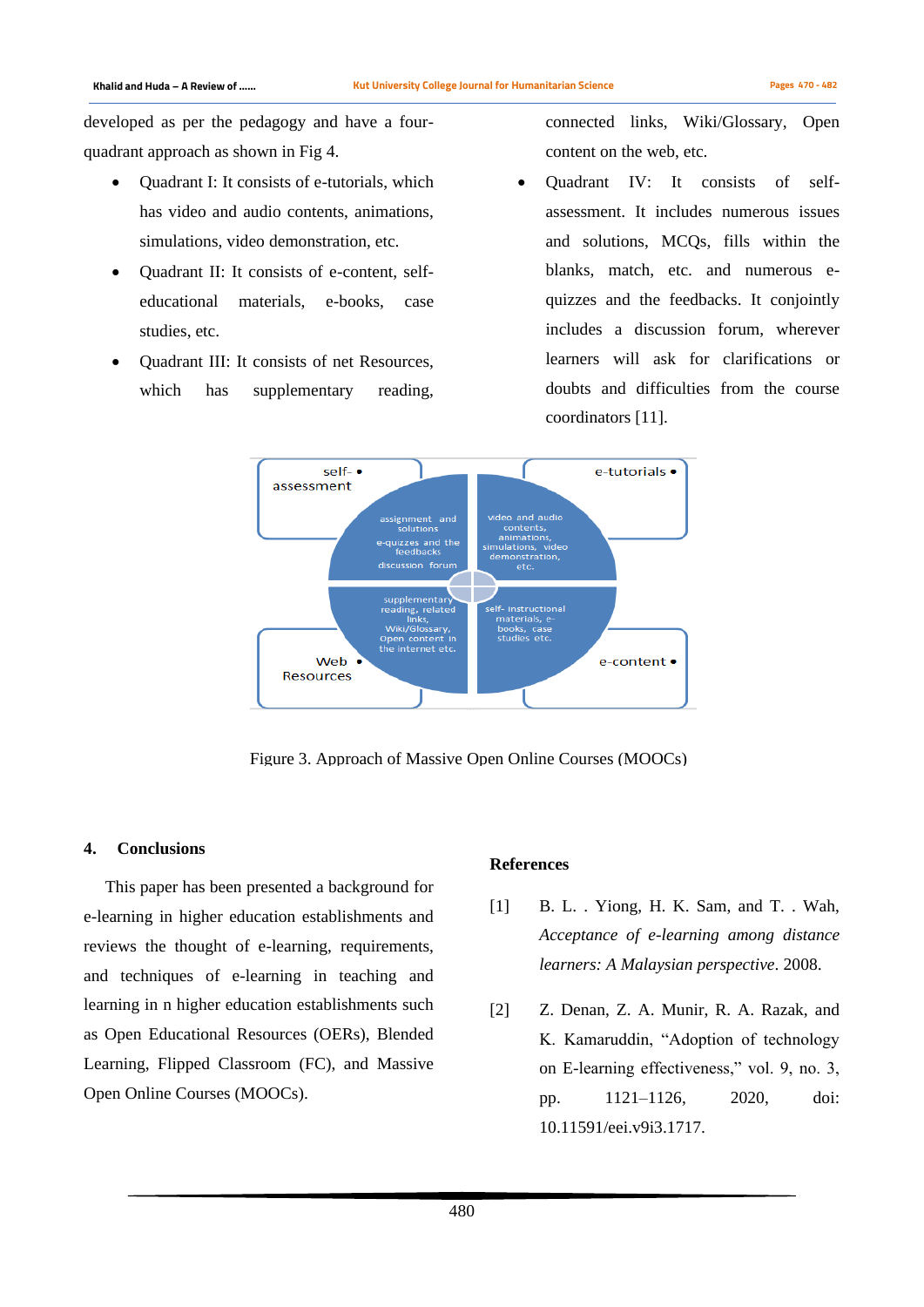- [3] N. D. Oye, M. Salleh, and N. A. Lahad, "Holistic E-learning in Nigerian Higher Education institutions," *J. Comput.*, vol. 2, no. 11, pp. 20–26, 2010.
- [4] S. Alkhadhr and F. AlAli, "E-Learning Systems Requirements Elicitation :Perspectives and Considerations," *Int. J. Virtual Pers. Learn. Enviroments*, vol. 7, no. 1, 2017, doi: 10.4018/IJVPLE.2017010104.
- [5] T. Govindasamy, "Successful implementation of e-learning: pedagogical considerations," *Inter- net High. Educ.*, vol. 4, no. 3–4, pp. 287–299, 2002.
- [6] J. B. Strodher, "Cross-cultural issues for Asian e-learners: An analysis based on Hofstede's cultural dimensions," *Proc. E-LEARN 2003*, Phoenix, Arizona, pp. 7–11, 2003.
- [7] S. Hadjerrouit, "Applying a System Development Approach to Translate Educational Requirements into E-Learning," *Interdiisciplinary J. Knowl. Learn. Objects*, vol. 3, 2007.
- [8] F. Graf, "Providing security for e-Learning," *Comput. Graph*., vol. 26, pp. 355–365, 2002.
- [9] Beatrice Ghirardini, E-learning methodologies:A guide for designing and developing e-learning courses. *Food and Agriculture Organization of the United Nations*, 2011.
- [10] https://helea rning.wordpress.com/requirements-of-elearning/ .
- [11] S. Bal and M. Gupta, "Technology and E-Learning in Higher Education Technology and E-Learning in Higher Education," no. May, 2020.
- [12] S. K. S. Cheung, K. C. Li, and K. S. Yuen, "An Overview of Open Education Resources for Higher Education," pp. 26– 27, 2013.
- [13] B. Fitzgerald, "Open Licensing (OCL) for Open Educational resources," 2006.
- [14] A. Picciano, C. Dziuban, and C. Graham, "Blended learning: Research perspectives," vol. 2, 2014.
- [15] A. Bajunury, "An Investigation into The Effects of Flip Teaching on Student Learning.," 2014.
- [16] B. Goodwin and K. Miller, "Evidence on Flipped Classrooms Is Still Coming In. Educational Leadeship," vol. 70(6), pp. 78– 80, 2018.
- [17] https://www.ciwcertified.com/aboutciw/teacher-resources/classroomrequirements.
- [18] https://www.learncube.com/virtualclassroom-requirements.html.
- [19] https://support.zoom.us/hc/enus/articles/201362023-Systemrequirements-for-Windows-macOS-and-